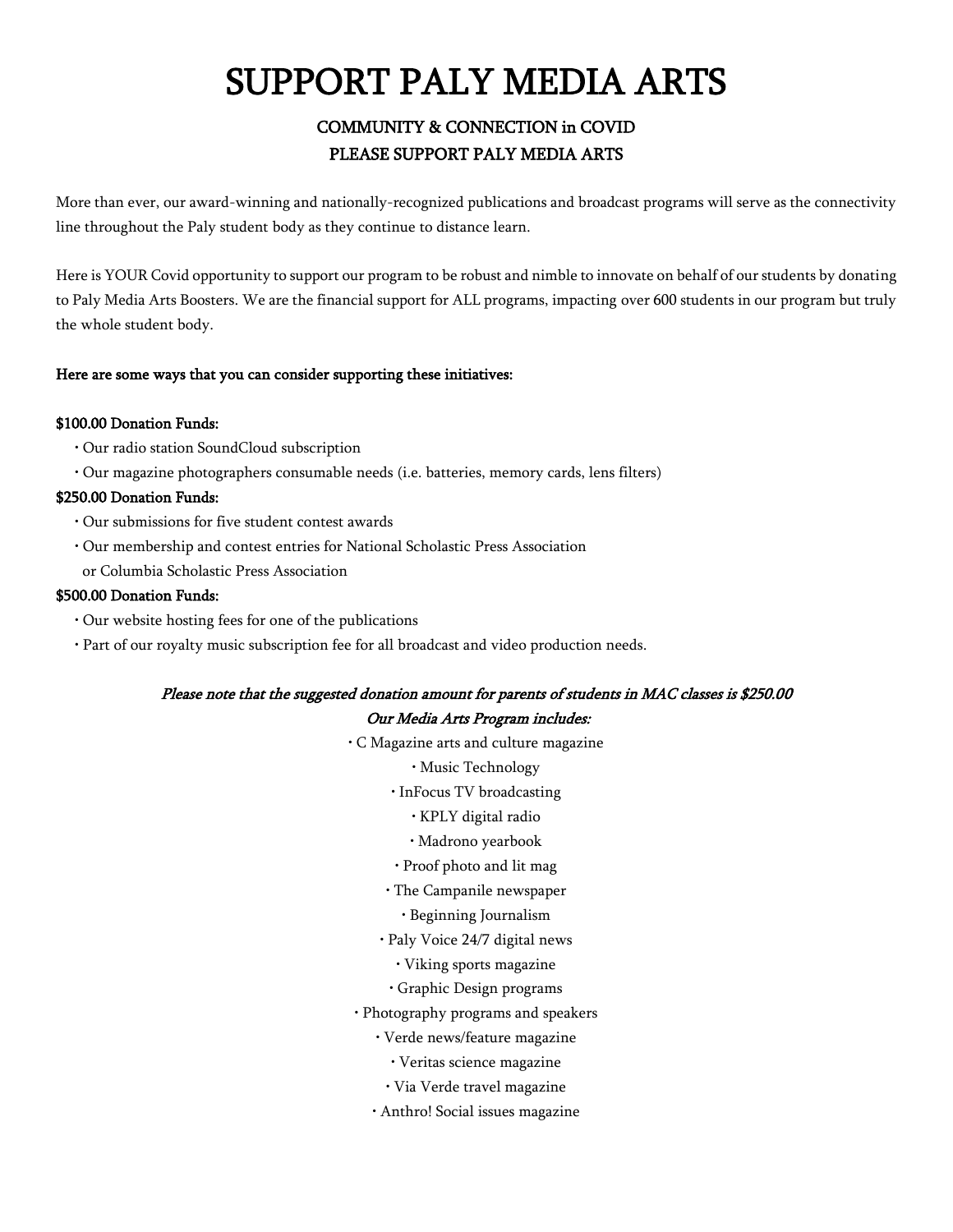#### Donor Information:

Paly Media Arts Boosters is a 501 (c) 3 non-profit organization and our Tax ID is #46-2866404.

Parent Name:

Email

Preferred Payment is through PayPal: http://paly.net/donate or QR code



Questions? Contact: palymacboosters@gmail.com

THANK YOU NOTE:

We truly appreciate your donation to the Paly Media Arts. Your donation is going to make a huge impact on the student body as they manage through this unprecedented time. We know that the Media Arts will give our students connection through this program.